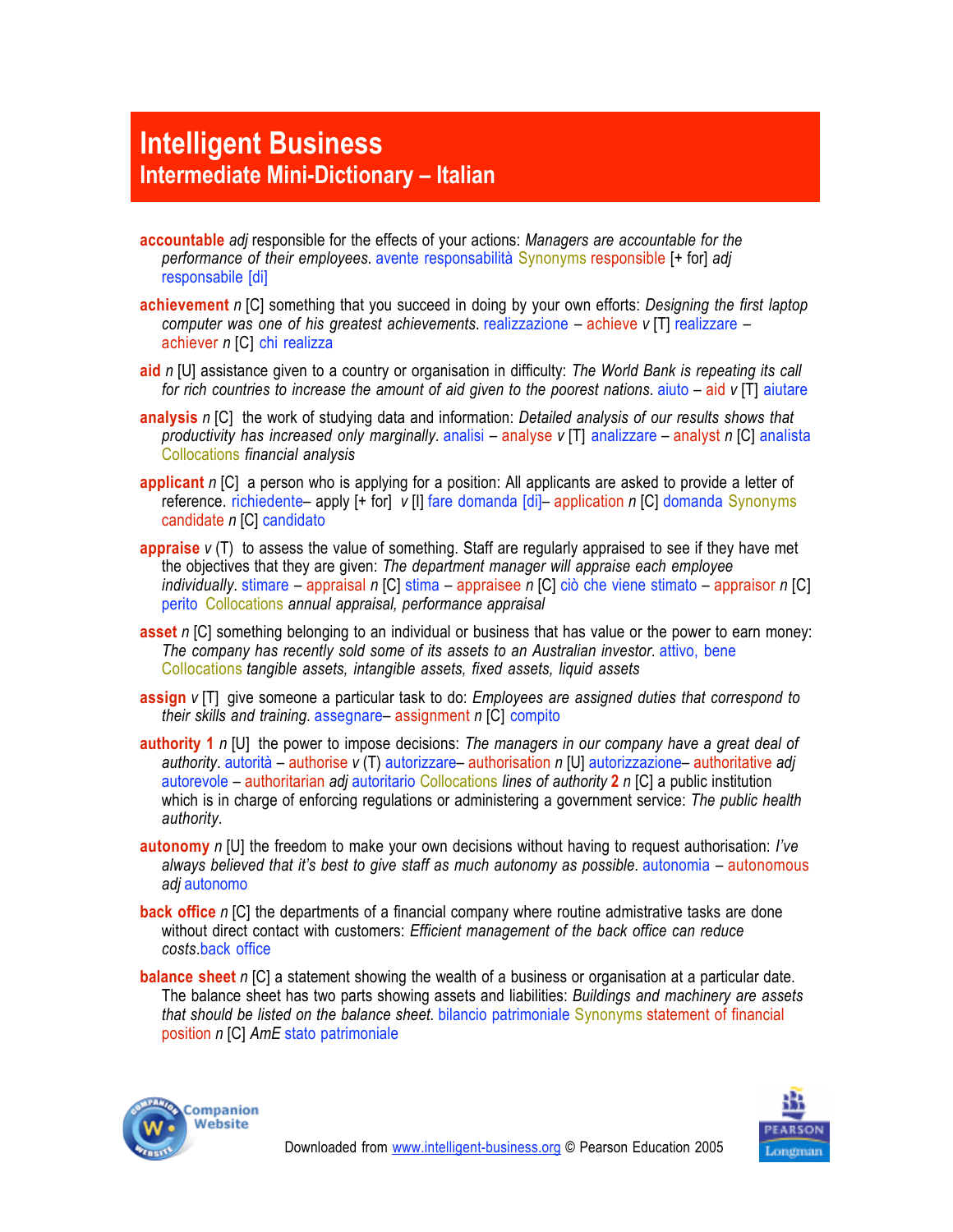- **bankrupt** *adj* unable to pay your debts: *The company is almost bankrupt and will need to secure a loan to survive*. fallito – bankrupt v, *n* [C] portare al fallimento– bankruptcy *n* [U] bancarotta Synonyms insolvent *adj AmE* insolvente
- **barrier to entry** *n* [C] any factor which prevents new competition from entering a market: *A strong brand can become a barrier to entry in some markets, while a simple product cannot.* barriera all'ingresso (nel mercato)
- **benefit** *n* [C] an advantage or an improvement: *One benefit of the new design is that it can be installed easily.* beneficio – benefit [+ from] *v* trarre vantaggio [da]– beneficial *adj* vantaggioso
- **bid** *n* [C] an offer to buy something at a stated price: *All bids must be submitted in writing*. offerta bid *v* [I,T] offrire– bidder *n* [C] offerente – bidding *n* [U] invito Synonyms offer *n* [C] proposta Collocations *make/accept/reject a bid, takeover bid*
- **board** *n* [C] the group of directors elected by the shareholders to manage a company: *The board has approved the director's salary*. consiglio d'amministrazione Collocations *board of directors, board meeting, boardroom*
- **borderline** *n* [C] the point at which one thing ends and another begins: *Many products fall into the borderline between different product categories* confine – borderline *adj* al limite
- **bottom line** *n* [C] the last line on a financial document which shows the final result (total profit once all costs have been deducted): *Falling sales are going to have a negative impact on the bottom line.* risultato netto
- **boycott** *n* [C] a protest where people refuse to buy or use a product or service: *The consumer group is calling for the boycott of all tobacco products*. boicottaggio – boycott *v* [T] boicottare
- **brand** *n* [C] the identity of a product or service: *Eastman Kodak is a premier brand in traditional and digital imaging*. marchio – brand *v* [T] attribuire un marchio Collocations *brand image, brand leader, brand loyalty, brand manager, brand management, brand name, brand-stretching, cross-branding, own brand, premium brand*
- **breakthrough** *n* [C] an important new discovery: *The iMac was a major breakthrough in computer design*. passo avanti Collocations *make a breakthrough*
- **budget** *n* [C] an account of probable future income and expenditure during a fixed period: *We are currently preparing the budget for next year*. bilancio preventivo, budget – budget *v* [I] prevedere le spese – budgetary *adj* di bilancio Collocations *be on / over / under budget, budget deficit, budget surplus, meet a budget*
- **business practices** *n* [plural] the methods used to conduct business: *The company is running a scheme to encourage best business practices*. pratiche aziendali
- **business process** *n* [C] any activity that is essential for a firm to conduct its business: *Organisations that have complete control over their business processes are the most productive*. processo aziendale Collocations *business process re-engineering*
- **business to business** *abbr.* **B2B** *adj* refers to any business or correspondence between two companies: *The B2B sector will be the biggest growth area in internet traffic*. business to business *abbr.* B2B
- **campaign** *n* [C] a planned operation which aims to achieve a particular result: *A new campaign by activists has forced the company to reconsider some of its policies*. campagna – campaign *v* [I] [+ for/against] condurre una campagna [a favore/contro] – campaigner *n* [C] militante Collocations *advertising campaign, marketing campaign, political campaign*



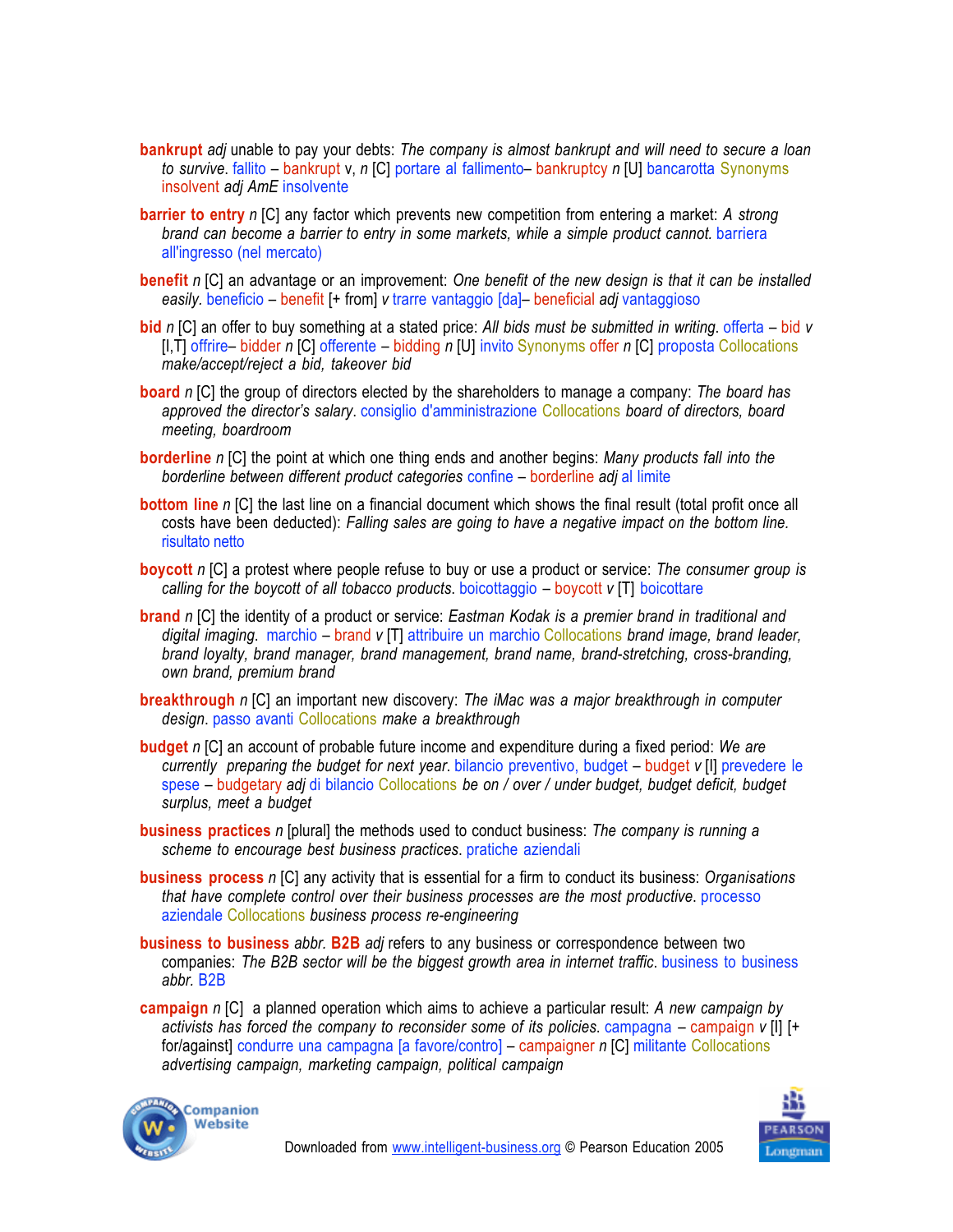- **charity** *n* [C] a non profit-making organisation that collects goods and money in order to provide assistance: *The charity managed to raise £3m for homeless people in the UK*. associazione di beneficienza
- **coach 1** *n* [C] person who is responsible for training a team or an individual: *He's a very successful football coach*. formatore **2** *v* [T] formare to train people to help them to acquire particular skills: *I'm responsible for coaching two new people in the department.*
- **company** *n* [C] a legally registered business. società There are many different types of companies: holding company (holds the share capital of one or more other companies) società finanziaria di controllo, holding joint stock company (registered company or limited company) società a responsabilità limitata public limited or listed company società per azioni quotate in borsa (company whose shares are traded on the stock exchange) subsidiary (company owned by a parent company società madre) filiale Synonyms corporation *n* [C] *AmE* società di capitali, corporation concern *n* [C] gruppo business *n* [C] azienda
- **compensation** *n* [U] payment, including salary and other incentives like stock options: *The best paid executives received more than \$10 million in compensation last year*. compensazione– compensate *v* [T] compensare Collocations *compensation deal, compensation package*
- **competition** *n* [U] rivalry between businesses that are operating in the same market: *The competition is getting tougher every year*. concorrenza – compete *v* [I] essere in concorrenza, competere – competitor *n* [C] concorrente, competitor– competitive *adj* concorrenziale, competitivo/a – competitiveness *n* [U] competitività Collocations *competitive advantage*
- **consortium** *n* ICI an association between two or more companies to work together on a specific project (usually a major construction or engineering project): *SK Gas has formed a consortium with automakers to produce gas-powered vehicles*. consorzio
- **consumer** *n* [C] a person who buys products and/or services: *Nokia is committed to providing consumers with the information they need*. consumatore– consume *v* [T] consumare – consumption *n* [U] consumo Collocations *consumer goods, consumer research, consumer survey*
- **contract** *n* [C] a document setting out an agreement between two or more parties: *Under the new contract the company becomes the exclusive distributor for North America*. contratto–!contractor *n* [C] appaltatore – *sub-contractor n* [C] subappaltatore Collocations *agree a contract, be under contract, breach a contract, negotiate a contract, review a contract, sign a contract, terminate a contract*
- **copycat** *n* [C] the term for someone who copies the work of another person: *The Australian government has announced that it is cracking down on copycats*. falsificatore
- **copyright** *n* [U] the legal right that belongs to the person who has created a new artistic work or piece of software*: All of the graphics and editorial content on this site are protected under US copyright*. diritti d'autore
- **correspondence** *n* [U] writing, receiving and answering letters: I'm catching up on my correspondence. corrispondenza – correspond *v* [I]
- **cost 1** *n* [C] the price paid for something: *The total cost for the new equipment will be \$50,000*. **2** the money that is required to produce or sell something: *It looks like production and labour costs will be higher than we expected*. costo – cost v [I] costare Synonym overheads *n* [C] costi di gestione *Collocations fixed costs, variable costs, cost-cutting, cost control, cost-effective, occur a cost*
- **cover letter** *n* [C] a letter written to an employer in response to a job advertisement: *Candidates should send a cover letter with a copy of their CV*. lettera di presentazione
- **currency** *n* [C] the type of money that is used by a particular country or trading bloc: *The euro is the currency of most member states of the European Union*. valuta Synonyms money *n* [U] soldi,



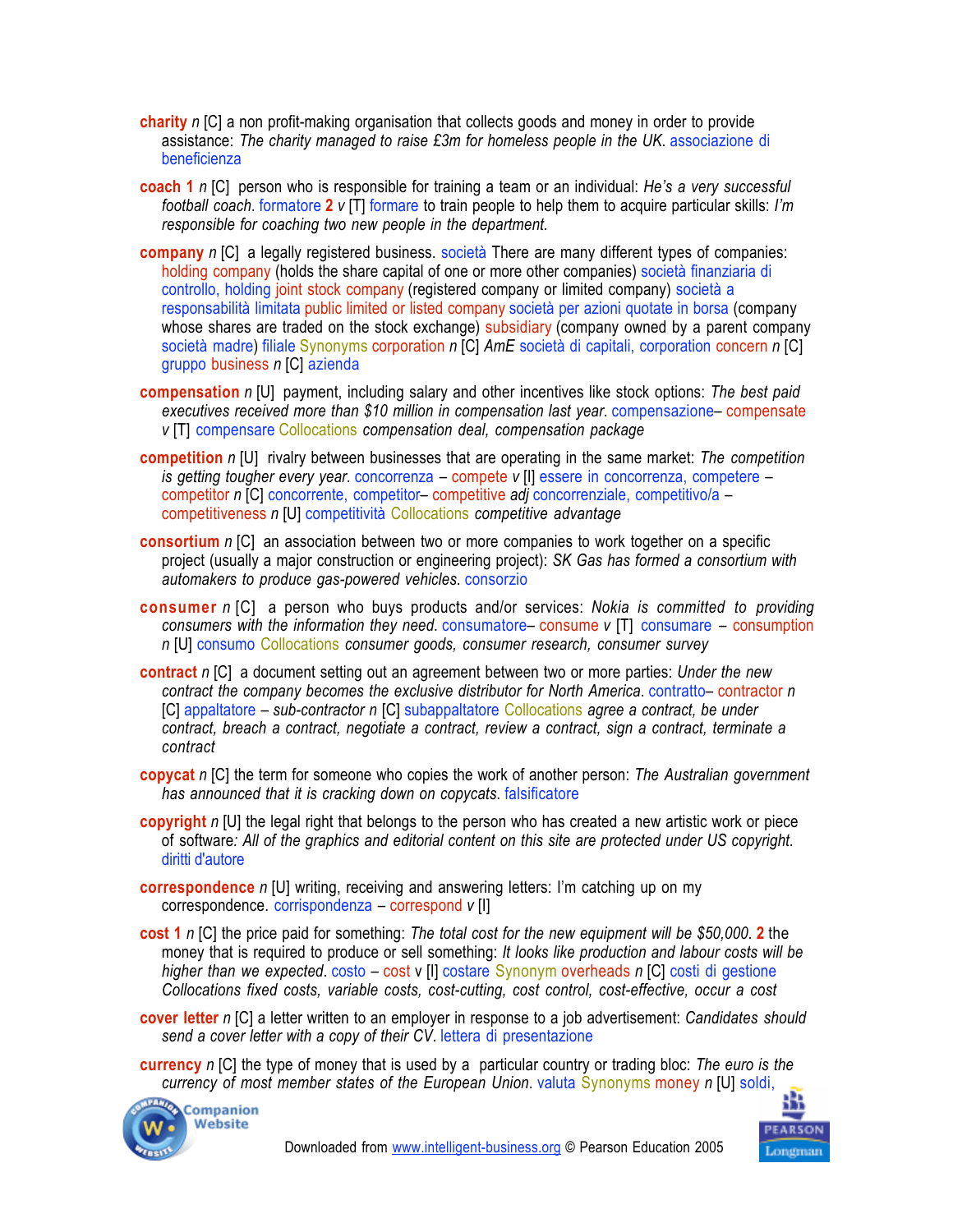denaro Collocations *foreign currency, hard currency, currency dealer, currency exchange rate, currency trading*

- **curriculum vitae** *abbr.* CV *n* [C] a document that gives details of a person's experience and qualifications: *Her CV is fairly typical for a business graduate*. curriculum vitae *abbr.* CV Synonyms resumé *n* [C] *AmE* curriculum vitae
- **damages** *n* [plural] an amount of money paid to a person who has suffered an injustice: *The company paid damages to staff who were unfairly dismissed*. danni
- **database** *n* [C] an organised set of information stored in a computer: *We're currently updating all our customer files in the database*. database, base di dati
- **deadline** *n* [C] the date by which something has to be completed: *The deadline for applications has been extended until 25 May*. scadenza Collocations *fix a deadline, meet a deadline, miss a deadline, set a deadline*
- **dealer** *n* [C] a person who specialises in trading a particular type of goods: *The company only uses authorised dealers who are fully trained*. concessionario – deal *n* [C] affare – deal *v* [I,T] trattare Collocations *foreign exchange dealer, broker-dealer, dealership, make/reach/conclude a deal, raw deal*
- **debt relief** *n* [U] the cancellation or reduction of a debt: *The government is firmly committed to a programme of debt relief*. ammortamento del debito
- **defraud** *v* [T] frodare to cheat another person by taking something that they own: *He admitted defrauding his employer of more than £2m.*
- **delegate** *v* [T] to give responsibility to someone at a lower level in the hierarchy to enable them to take decisions: *Managers need to delegate more routine tasks to junior members of staff*. delegare – delegation *n* [U] delega
- **demand** *n* [C,U] domanda the quantity required to supply orders: *Total petroleum demand has increased by one per cent*. Collocations *supply and demand*
- **demonstration** *n* [C] a march to publicly protest about something: *The demonstration will take place at G7 summit on 10 June*. dimostrazione
- **design** *v* [T] to make a drawing or plan of something that will be made: *At the moment she's designing a new range of furniture to be used in schools*. progettare– design *n* [C] progetto – designer *n* [C] – progettista designer *adj* progettuale Collocations *designer goods, designer label, designer ware*
- **development 1** *n* [C] the growth and expansion of a business, industry or economy: *The OECD provides advice and assistance on all aspects of development.* sviluppo **2** research to produce new, improved products: *Our company is actively pursuing the development of new biotechnology solutions*. sviluppo **3** a change or alteration: *Another recent development has been the arrival of Asian companies on the market*. sviluppo – developer *n* sviluppatore [C] – developing *adj* in sviluppo Collocations *research and development (R&D), developing countries*
- **distribution** *n* [U] the arrangements and activities required in order to get goods from the manufacturer to the consumer: *Distribution is organised via a product list*. distribuzione
- **downsize** *v* [I] to reduce the number of employees in an organisation: *European companies are continuing to downsize their manufacturing operations*. ridimensionare – downsize *v* [T] ridimensionare Synonyms lay off *v* [T] licenziare
- **e-business** *n* [U] business to business relationships conducted using internet technology: *IBM is one of the leading suppliers of e-business solutions*. e-business



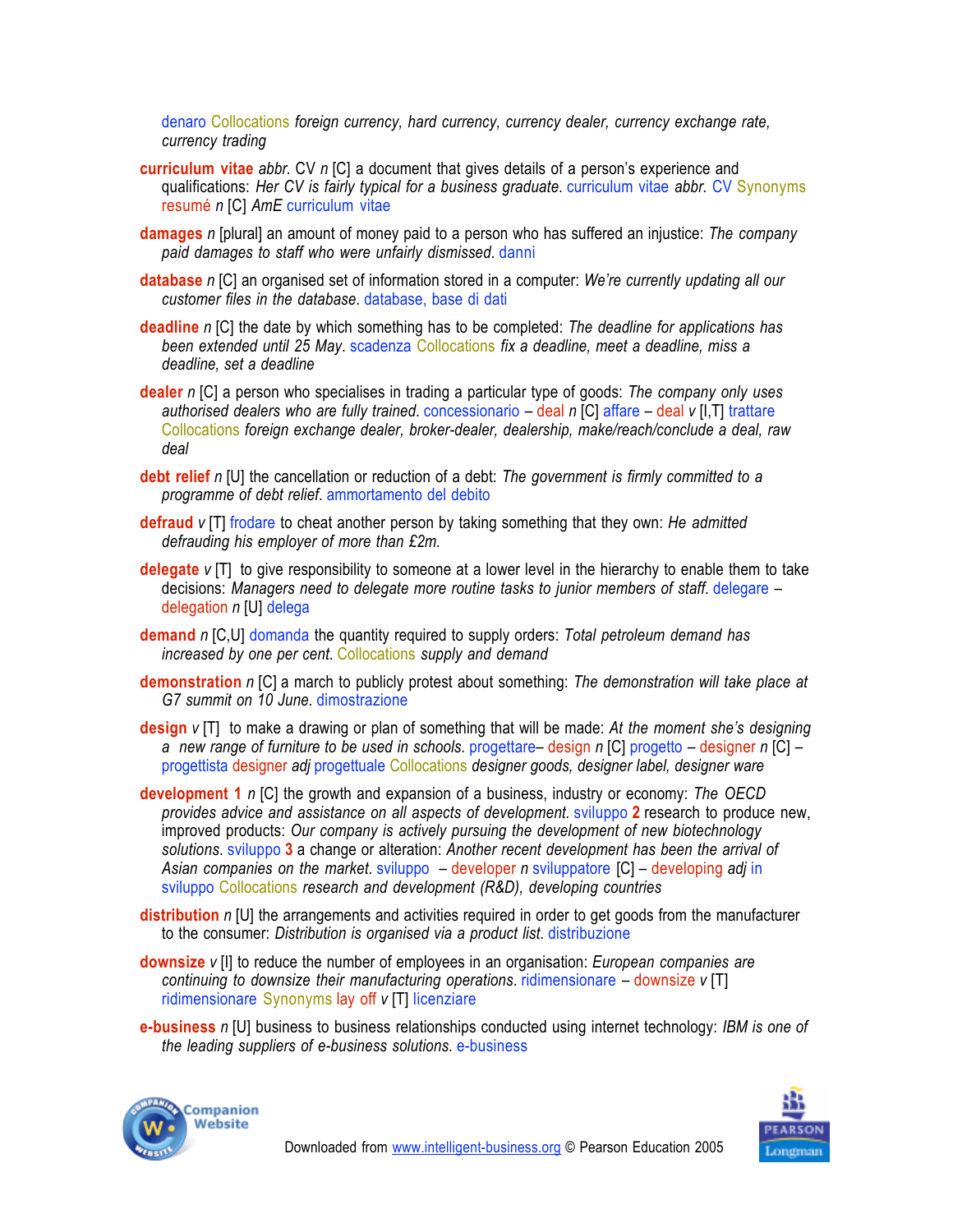- **e-commerce** *n* [U] selling activities that are conducted using internet technology: *Some consumers still lack confidence in e-commerce*. e-commerce, commercio elettronico
- **empower** *v* [T] give someone the power or ability to do something: *Staff are empowered to shape their career development.* autorizzare – empowerment *n* [U] autorizzazione
- **enforce** *v* [T| to make people obey a law or rule: *Enforcing a patent can be a long and expensive process.* far rispettare – enforcement *n* [U] applicazione – enforceable *adj* applicabile
- **entrepreneur** *n* [C] someone who starts a company, arranges business deals and takes risks: *Entrepreneurs have always played a key role in the economy*. imprenditore – entrepreneurial *adj* imprenditoriale – entrepreneurship *n* [U] imprenditorialità
- **expense 1** *n* [C] spese money spent: *We have significantly reduced our expenses over the last five years.* – expenditure *n* [C] uscite Synonyms spending *n* [U] **2** *n* [C] spesa money spent by an employee that can be claimed back: *I put the restaurant bill on expenses.* Collocations *expense account, expenses claim form, claim expenses*
- **fair trade** *n* [U] a movement which promotes fairer trading conditions for developing countries*: Fair trade gives consumers an opportunity to help change the world*. commercio equo e solidale
- **fake** *n* [C] a copy or imitation of a genuine article: *Experts have identified the components as fakes*. falso – fake *v* [T] falsificare Synonyms copy *v* [C] copiare – copy *n* [C] copia
- **feature** *n* [C] an important part of something: *The programme has a number of interesting new features.* caratteristica– feature *v* [T] presentare Synonyms characteristic *n* [C] caratteristica, qualità specifica Collocations *product features, special features*
- **file-swapping** *n* [U] exchanging files between computers on a network: *Record companies tried to close down the illegal file-swapping website.* file-swapping, scambio di file
- **financial statement** *n* [C] a document showing the state of the finances of an organisation or business: *Financial statements must be completed by the end of August*. conto finanziario
- **finished goods** *n* [plural] goods or products that are ready to be sold on to consumers: *We keep close track of the stock levels of our finished goods*. prodotti finiti
- **forecast** *n* [C] an estimate of a future situation: *According to forecasts, prices will rise more slowly next year*. previsione – forecast *v* [T] prevedere Synonyms projection *n* [C] proiezione
- **freelance** *n* [C] freelance, autonomo/a someone who works for different companies and is not employed by one. Freelancers usually receive fixed payments and not a salary: *We're going to use a freelance designer for the company website*. – freelancer *n* [C] professionista freelance – freelance *adj* freelance
- **freight** *n* [U] the transportation of goods by air, sea, rail or road: *All freight is paid by the customer.* trasporto – freight *v* [T] trasportare Collocations *air-freight, freight car (AmE), freight train, freight forward*
- **generic** *adj* a product that does not have a trademark: *Generic drugs sell at a much lower price*. **generico**
- **glitch** *n* [C] a minor fault with a computer program or machine: *A glitch in the computer system has led to the cancellation of several flight*s. problema tecnico Synonyms malfunction *n* [C] guasto bug *n* [C] bug
- **grant** *n* [C] a sum of money given to a person or organisation to help them to pay for something: *The Central Development Fund has awarded a grant of \$7.5m*. sussidio – grant *v* [T] assegnare



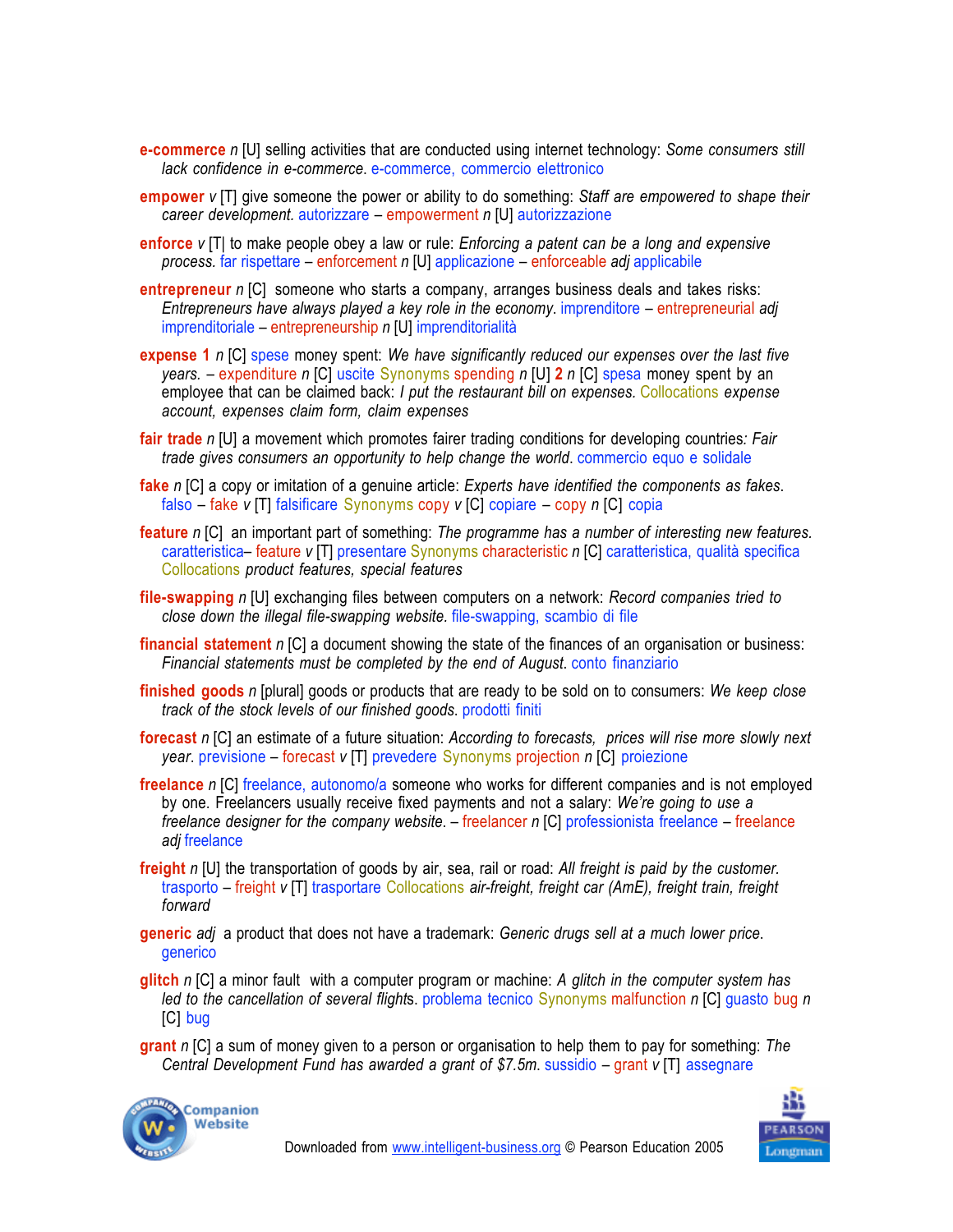- **grey marketing** *n* [U] selling products without the authorisation of the trademark owner: *Any authorised dealers who resort to grey marketing will be immediately suspended*. mercato grigio
- **gross** *v* [T] to calculate revenue before tax and other charges have been deducted*: The film grossed \$8.5m in the first two weeks.* avere un introito lordo [di] – gross *adj* lordo *Collocations gross profit, gross margins, gross national product, gross domestic product (GDP)*
- **growth** *n* [U] an increase in the size or quantity of something: *Research suggests that there will be significant growth in the market for women's products*. crescita – grow *v* [I] crescere Collocations *growth rate*
- **haulage** *n* [U] the business of transporting goods by road or railway: *We are a haulage and warehousing company based in Poland*. trasporto Collocations *road-haulage*
- **hierarchy** *n* [C] system of authority within an organisation: *Many Swedish firms have very flat hierarchies*. gerarchia – hierarchical *adj* gerarchico Collocations *flat hierarchy, steep hierarchy, traditional hierarchy*
- **hire** *v* [T] employ someone: *Businesses are hiring as job growth booms*. assumere hire *n* [C] assunzione Synonyms recruit *v* [T] ingaggiare employ *v* [T] impiegare Collocations *hiring and firing, hiring manager*
- **income** *n* [C,U] money received by a person, family or organisation*: In some parts of the country incomes have fallen by as much as 25 per cent*. reddito Synonyms revenue *n* [C] entrate Collocations *income tax, gross income, net income*
- **income statement** *n* [C] *AmE* conto economico a financial statement showing revenue, expenditure and profit from operations during a given period: *Enron's income statement did not accurately reflect its losses*. Synonyms profit and loss account *n* [C] *BrE* conto profitti e perdite statement of earnings *n* [C] *AmE* conto economico
- **industry** *n* [C] the production of goods using capital and labour: *The automobile industry is facing increased competition*. industria – industrial *adj* industriale– industrialise *v* [T] industrializzare– industrialisation *n* [C] industrializzazione Collocations *manufacturing industry, service industry, industrial relations*
- **information technology** *abbr.* **IT** *n* [C] the technology of processing, storing or transmitting data by electronic means: *Information technology has revolutionised all aspects of management*. informatica *abbr.* IT
- **infringement** *n* [U] a breach of the law or of another person's rights: *The company is being sued over infringements of copyright technology*. violazione
- **intellectual property** *n* [U] something that a person or business has invented and which is protected by patent: *All international businesses are having to spend more on protecting their intellectual property*. proprietà intellettuale
- **inventory** *n* [C] a list of the stocks held by a business: *New software has made it possible to control inventory more accurately*. inventario Synonyms stock *n* [C] stock, riserva
- **knowledge work** *n* [U] work that involves developing or using knowledge: *The profitability of most business today depends more on knowledge work than on manual work*. lavoro della conoscenza – knowledge worker *n* [C] lavoratore intellettuale
- **legal action** *n* [C,U] using the law to defend one's rights: *The consumer association said it will consider legal action*. azione legale Synonyms litigation *n* [U] processo law suit *n* [C] causa Collocations *take legal action, win a legal action*
- **litigation** *n* [U] legal action against an individual or organisation: *Litigation has increased significantly over the years*. processo – litigate *v* [U] essere in causa – litigator *n* [C] avvocato



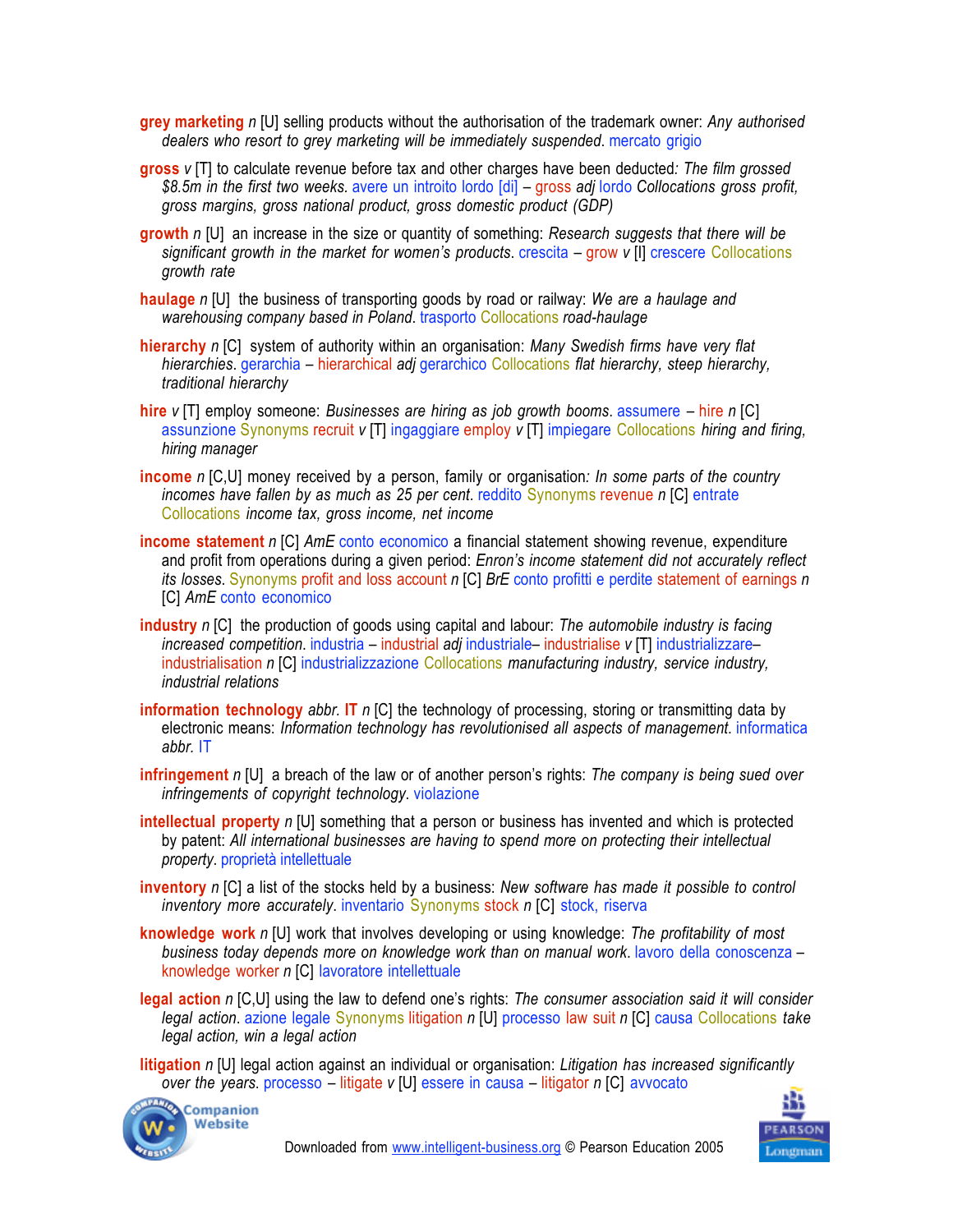**loading bay** *n* [C] the area in a factory or warehouse where goods are loaded for transport: *When a truck arrives at the loading bay an employee registers the delivery*. zona adibita al carico

- **loan** *n* [C] money lent to an individual or organisation: *The World Bank has agreed to a five-year loan of \$125m*. prestito – loan *v* [T] fare un prestito Collocations *apply for a loan, bank loan, interest on a loan, take out a loan*
- **lobby** *v* [T] to try to persuade a government or organisation to change a policy or situation: *Big companies are lobbying the president to open up marine reserves for oil drilling*. esercitare pressioni (politiche) – lobby *n* [U] lobby, gruppo di pressione lobbyist n [U] lobbysta
- **logo** *n* [C] a sign or symbol used as a trademark to represent a company or a brand: *The Nike 'swoosh' is an instantly recognisable logo*. logo
- **market research** *n* [U] the work of finding out what kind of goods consumers want: *Conducting online surveys is a new and promising approach to market research*. ricerca di mercato
- **market share** *n* [U] the proportion of the total market that is supplied by a particular company: *Our objective is to increase our European market share by five per cent this year*. quota di mercato – market-sharing *n* [U] compartimentazione del mercato Collocations *increase / lose / take / win market share*
- **marketing mix** *n* [U] the four different components of marketing: marketing mix **1** place *n* [C] the distribution and delivery of goods to market distribuzione **2** price *n* [C] the amount of money for which something can be sold. prezzo– price *v* [T] prezzare Collocations *cost price, cut price, fixed price, list price, retail price , purchase price, recommended price, wholesale price, price-list, pricetag, price war* **3** product *n* [C] normally a manufactured item but also refers to everything that surrounds the product: *the brand, the packaging, the product's features and performance characteristics*. prodotto **4** promotion *n* [C] promozione activities that help sell a product
- **mass market** *n* [U] the market for standardised consumer products: *Licensing is one way for small businesses to enter the mass market*. mercato di massa –!mass-market *adj* del mercato di massa
- **mass-production** *adj* produced in large quantities: *Many companies have moved their mass-production overseas to cheaper markets*. prodotto in massa – mass-produce *v* [T] produrre a macchina – mass-production *n* [U] produzione di massa
- **merchandising** *n* [U] toys, clothes and other products based on a popular film, TV show, etc and sold to make additional profits: *Star Wars merchandising made far more profit than the films*. merchandising, attività promozionali
- **merger** *n* [C] the creation of a new company by joining two separate companies: *The merger will have to be approved by the authorities*. fusione – merge *v* [I,T] effettuare una fusione
- **mismanagement** *n* [U] poor quality management: *Lack of cashflow is often due to mismanagement*. cattiva gestione – mismanage *v* [T] gestire male
- **mobile** *n* [C] a wireless telephone: *The introduction of colour screens and digital imaging have made mobiles even more essential*. telefono cellulare Synonyms cell phone *n* [C] *AmE* cellulare
- **motivate** *v* [T] make someone willing to work harder: *He's very good at motivating his sales team*. motivare – motivation *n* [U] motivazione – motivational *adj* motivazionale – motivated *adj* motivato Synonym encourage *v* [T] incoraggiare Collocations *highly-motivated, motivational skills, motivation techniques*
- **negotiation** *n* [C] the process of negotiating a business deal: *The success of the negotiations will depend on the financial terms of the deal*. trattativa– negotiate *v* [I,T] trattare, negoziare – negotiator *n* [C] negoziatore Synonyms talks *n* [plural] negoziati Collocations *negotiate an agreement / a deal, negotiation skills*



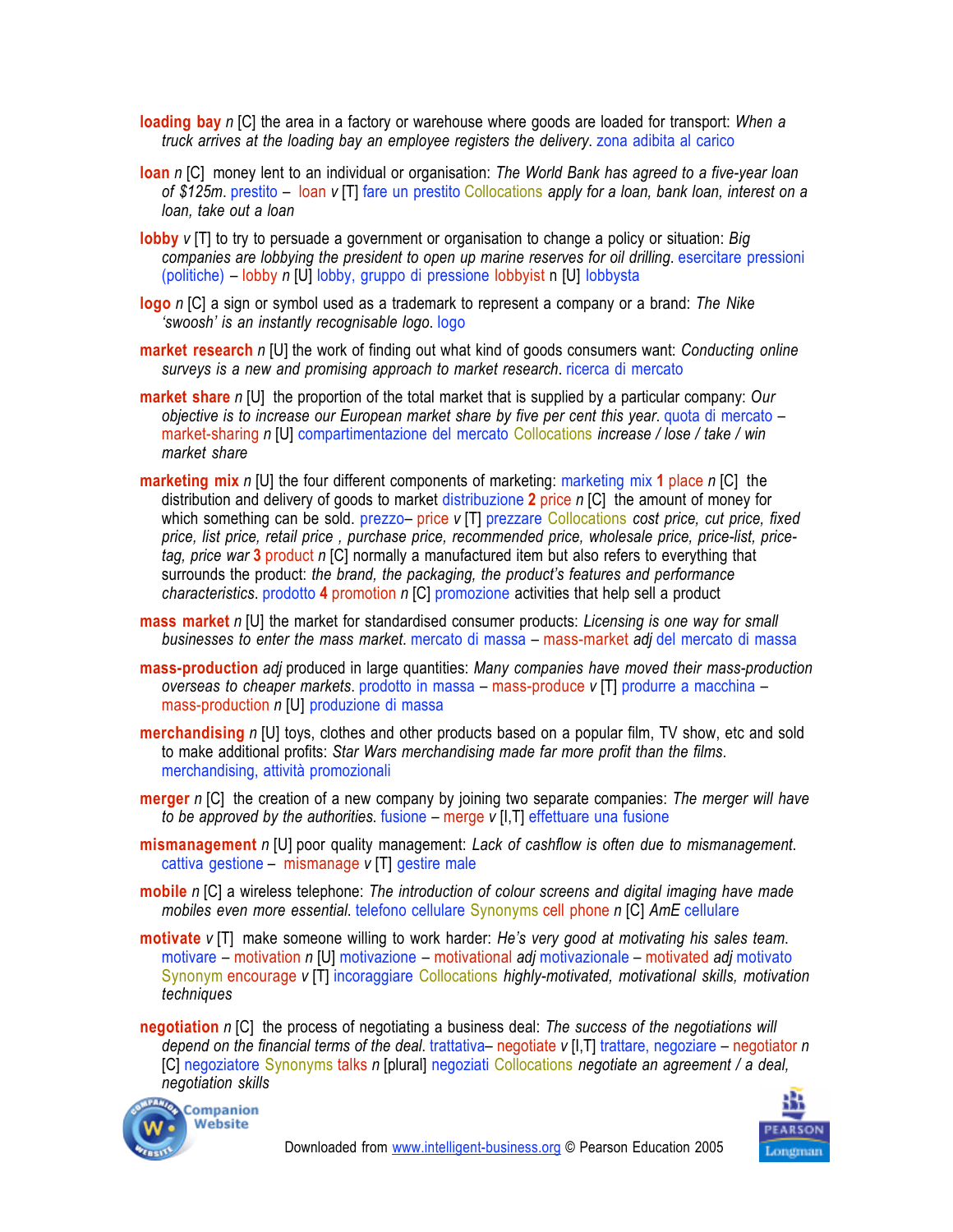- **objective** *n* [C] a goal that has been fixed for people to achieve: *I have a meeting with my line manager to fix my objectives every six months*. obiettivo Synonyms goal *n* [C] scopo aim *n* [C] mira target *n* [C] traguardo Collocations *set / fix / establish / achieve / meet objectives*
- **offshoring** *n* [U] transferring work to an outside supplier based in another country: *Offshoring is only suitable for tasks that have been clearly defined and can be managed at a distance.* offshoring, delocalizzazione delle attività – offshore *adj* off-shore– offshore *n* [U] off-shore Synonyms outsource *v* [T] outsource, ricorrere a risorse esterne
- **opportunity** *n* [C] a situation with future potential: *Japan represents a great opportunity for our new brand*. opportunità Collocations *lose / seize / take an opportunity*
- **outsource** *v* [T] transferring work to an outside supplier: *We are planning to outsource all of our IT operations to an Indian supplier*. outsource, ricorrere a risorse esterne – outsourcing *n* [U] outsourcing, ricorso a risorse esterne Synonyms subcontract *v* [T] subappaltare
- **overhead** *n* [C] a cost that does not vary with output (e.g. rent, salaries): *The pressure on corporate management to reduce overheads is increasing*. costo di gestione Synonyms fixed cost *n* [C] costo fisso
- **overload** *n* [C] an excessive quantity of something: *You may be overwhelmed by the overload of information that is available on the net.* sovraccarico – overload *v* [I] sovraccaricare
- **patent** *n* [C] a special right given to the inventor of a machine or process: *Some governments do not recognise patents on software.* brevetto– patent *v* [T] brevettare – patented *adj* brevettato Synonyms copyright *n* [C,U] diritti d'autore Collocations *patent pending, patent office*
- **pay 1** *n* [U] money earned by an employee as a salary or wage: *Some employees are complaining that their pay has not increased in line with inflation*. paga – payment *n* [C] pagamento Collocations *pay as you earn (PAYE), pay freeze, pay rise, payroll, pay-slip, pay talks* **2** to give money to someone in exchange for items or services: *We're paying more than the market rate.*
- **payroll** *n* [U] **1** a list of the employees in an organisation personale **2** the administration of employee pay: Salaries are calculated according to the number of days that employees are on the payroll. stipendi Collocations *payroll management, cut/reduce the payroll*
- **pension** *n* [C] a regular payment made to a person after they have retired from active work: *Some businesses have decided to ask their staff to contribute another one per cent towards their pensions*. pensione Collocations *pension fund, pension contribution*
- **petition** *n* [C] a document signed by many people asking someone in authority to change something: *So far, five thousand people have signed the petition*. petizione –!petition [+ against/for] *v* [I,T] presentare una petizione [a favore/contro]
- **pilot project** *n* [C] a trial project to test performance: *The pilot project will start operating in June*. progetto pilota
- **pilot** *v* [T] to test a new idea or product: *We are piloting new ways to improve our supply chain management*. sperimentare Synonyms test *v* [T] testare trial *v* [T] provare
- **piracy** *n* [U] infringement of copyrights: *The association has launched a campaign to fight software piracy.* pirateria
- **point of sale** *abbr.* POS *n* [C] the place where a consumer can buy a product or service: *New electronic systems can approve credit for customers at the point of sale*. punto vendita *abbr.* POS
- **premium** *n* [C] a price that is higher than the standard price, usually due to higher quality: *Organically grown foods are sold at a premium*. premio Collocations *premium rate*



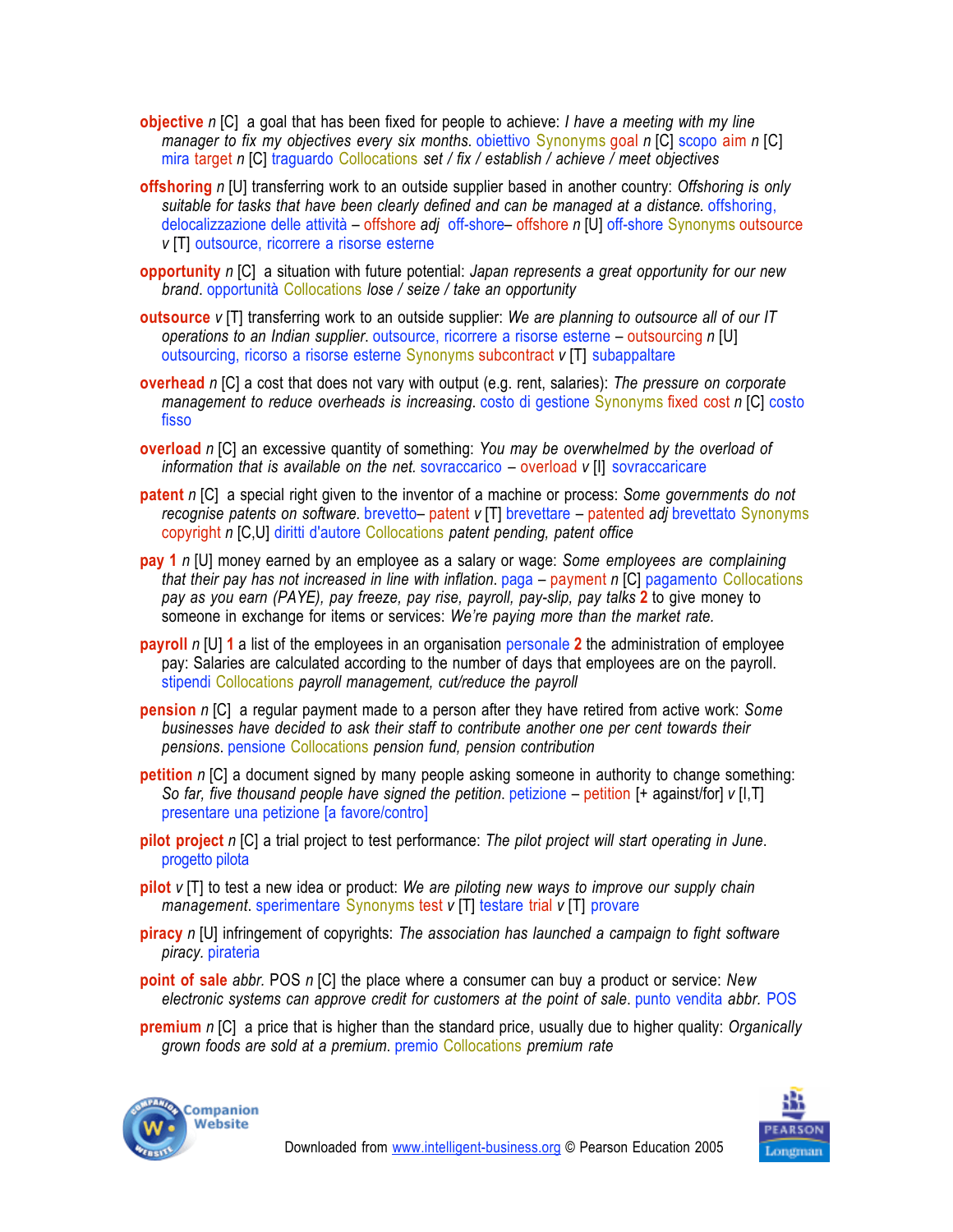- **pressure group** *n* [C] a group that tries to influence the opinions of other people: *The pressure group is coordinating the protests*. gruppo di pressione
- **price setting** *n* [U] fixing the prices at which goods and services will be sold*: In price setting you try to estimate how much customers will be prepared to pay for an item*. definizione dei prezzi
- **prioritise** *v* [T] to put things in the order of importance so that you can deal with the most important things first: *Prioritising your work will help you to avoid backlogs*. classificare in ordine d'importanza
- **process** *v* [T] to deal with information or documents: *All the data is processed on the server*. elaborare process *n* [C] processo, elaborazione
- **product recall** *n* [C] a situation where a defective product is withdrawn from the market and returned to the manufacturer: *Product recalls of children's toys are now very rare*. ritiro del prodotto
- **productivity** *n* [U] The relationship between the output of goods and the resources needed to produce them: *Productivity has continued to grow strongly*. produttività
- **profit and loss account** *n* [C] *BrE* a financial statement showing revenue, expenditure and profit from operations during a given period: *Ahold's profit and loss account did not show all its losses*. conto profitti e perdite Synonyms income statement *n* [C] *AmE* conto economico statement of earnings *n* [C] *AmE* conto economico
- **profitability** *n* [U] the ability of a business to earn profits: *Increased labour costs have reduced our profitability.* redditività – profit *n* [C] profitto – profit *v* [I] trarre profitto – profitable *adj* redditizio
- **promotion** *n* [C] a method of communicating and publicising a product: *America Online plans to launch a promotion on Thursday that will let its members download full-feature films*. promozione – promote *v* [T] – promuovere promotional *adj* promozionale Collocations *seasonal promotion, promotional campaign, promotional price*
- **prosperity** *n* [U] a state of being rich, having economic success: *The nation's future prosperity will depend on developing a highly-skilled workforce*. prosperità– prosper *v* [I] prosperare – prosperous *adj* prospero
- **protectionism** *n* [U] protecting a country's trade by taxing foreign goods: *Protectionism usually increases the prices of basic goods to the consumer.* protezionismo
- **prototype** *n* [C] the first form that a new design takes: *The prototype has revealed areas where the design can be improved*. prototipo
- **qualification** *n* [C] an examination passed at school or university: *Candidates must have qualifications in accounting*. qualifica – qualify *v* [I] qualificarsi – qualified *adj* qualificato
- **quota** *n* [C] an official limit on the amount of something: *Quotas have been imposed on 25 categories of imported clothing*. quota
- **raw materials** *n* [plural] materials such as minerals and hydrocarbons which are used in a production process: *Securing long term supplies of raw materials is critical*. materie prime
- **real estate** *n* [U] property in the form of land or houses: *Investing in real estate is not as risk free as some people think*. proprietà immobiliare Synonyms property *n* [U] *BrE* proprietà realty *n* [U] *AmE* proprietà immobiliare Collocations *estate agent BrE*
- **regulator** *n* [C] a government agency responsible for overseeing a profession or an activity: *Stock market regulators are in charge of protecting investors.* ente regolatore – regulation *n* [C] regolamentazione Synonyms controller *n* [C] ente controllore



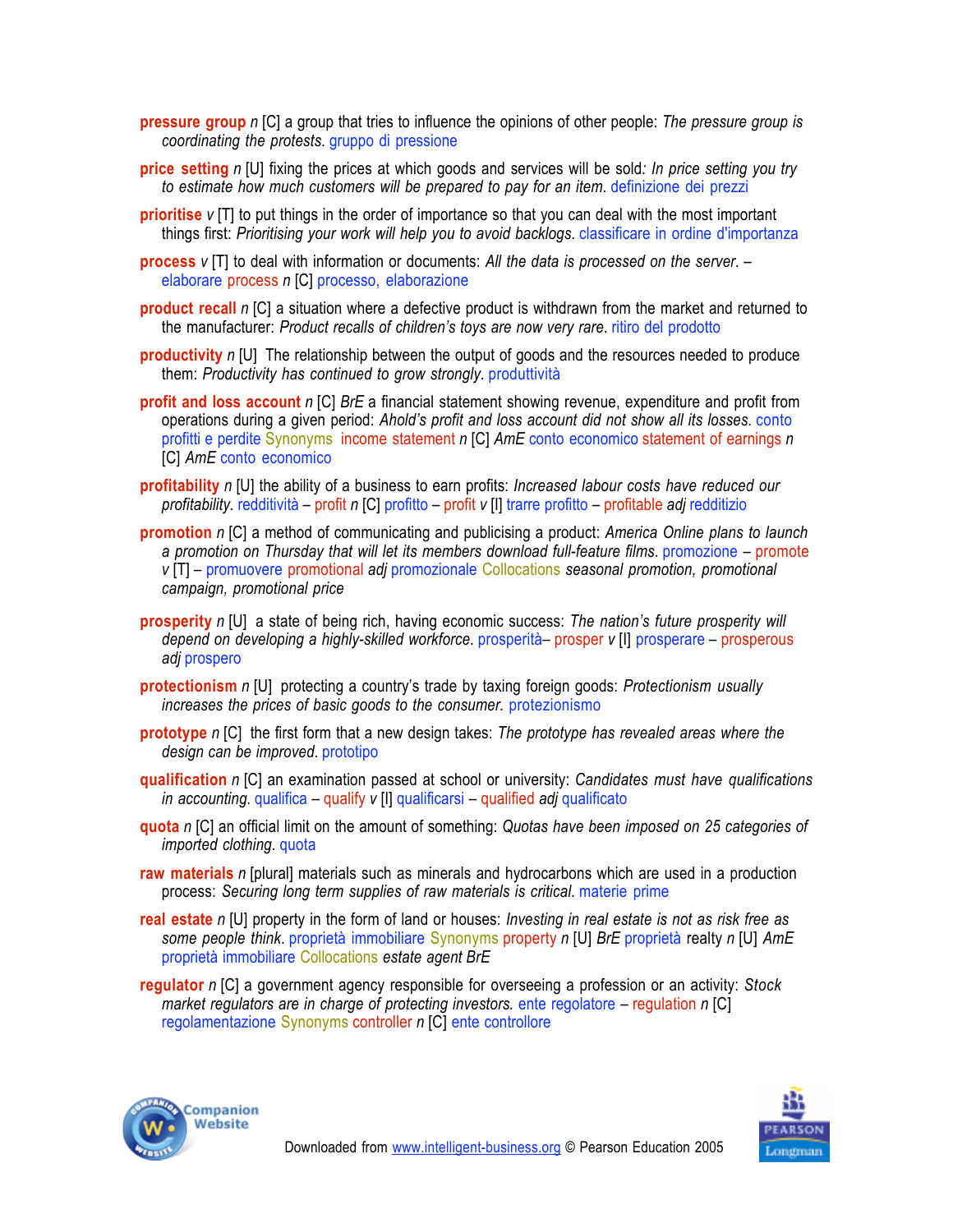- **reserve 1** *n* [C] the amount of something kept for future use: *Shell has revised its estimate of available oil reserves.* **2** an amount of money set aside from profits: *Ten per cent of earnings have been transferred to reserves.* riserva – reserve *v* [T] tenere in serbo Synonym resources *n* [U] risorse Collocations *hold in reserve, use up reserves*
- **resources** *n* [C] this includes the capital, personnel and knowledge that an organisation has at its disposal: *A key element of the new strategy is the more effective use of our resources*. risorse Collocations *human resources, financial resources*
- **resumé** *n* [C] *AmE* a document that gives details of a candidate's experience and qualifications: *Preparing a good resumé should be the starting point for all job seekers.* curriculum vitae Synonyms Curriculum Vitae *BrE* Curriculum vitae
- **revenue** *n* [C] money received especially from selling goods and services: Revenues have increased by six per cent to £183m. reddito
- **reward** *v* [T] to give a payment for services performed or for excellent work or behaviour: *We like to reward our staff when they reach the objectives*. ricompensare – reward *n* [C,U] ricompensa– rewarding *adj* gratificante
- **salary** *n* [C,U] an amount of money paid every month to an employee in exchange for their services: *Salaries are always paid in the local currency*. stipendio– salaried *adj* stipendiato Collocations *be on a salary of, earn a salary, negotiate a salary, salary scale*
- **sales 1** *n* [plural] the value of the goods and services sold during a period: *The company reported sales of \$42 million during the first quarter*. **2** the department responsible for the activity of selling goods and services to customers: *I'll put you through to our sales department*. vendite – salesman/woman *n* [C] venditore/venditrice– salesclerk *n* [C] *AmE* venditore/venditrice Collocations *sales agent, sales call, sales conference, sales department, sales drive, sales figures, sales forecast, sales manager, sales outlet, sales pitch, sales promotion, sales representative, sales talk*
- **saving** *n* [C] money and materials saved by economical working: *New construction techniques resulted in a saving of 25 per cent of operation and maintenance costs*. risparmio – savings [plural] risparmi Synonym economy *n* [U] economia Collocations *cost saving, make savings*
- **screen** *v* [T] to examine or test people: *Each candidate is screened for education, experience, expertise and salary*. selezionare
- **Securities Exchange Commission** *abbr.* **SEC** *n* the US agency responsible for stock market regulation: *The SEC is currently investigating ten cases of fraud*. Securities Exchange Commission (commissione di vigilanza sulla borsa) *abbr.* SEC
- **service provider** *n* [C] a company that provides services for users especially in computer networks: *There are several issues to consider when selecting a service provider.* fornitore di servizi, provider
- **severance deal / pay** *n* [C,U] money paid by an employer when an employee's services are terminated: *Severance pay for top executives has increased significantly in recent years*. indennità di buonuscita
- **share** *n* [C] a unit of the capital of a company. Shares in listed companies can be bought and sold on the stock market: *Investors are having to pay a higher price for the company's shares*. azione – shareholder *n* [C] azionista stockholder *n* [C] US azionista – shareholding *n* [C] partecipazione azionaria Synonym stock *n* [C] *AmE* titoli Collocations *share capital, share certificate, share dealing, share issue, share price*
- **ship** *v* [T] to move goods from one place to another: *This order is being shipped to Puerto Rico*. spedire – shipment *n* [U] spedizione – shipping *n* [U] trasporto (via nave) - ship *n* [C] nave Synonyms deliver *v* [T] consegnare



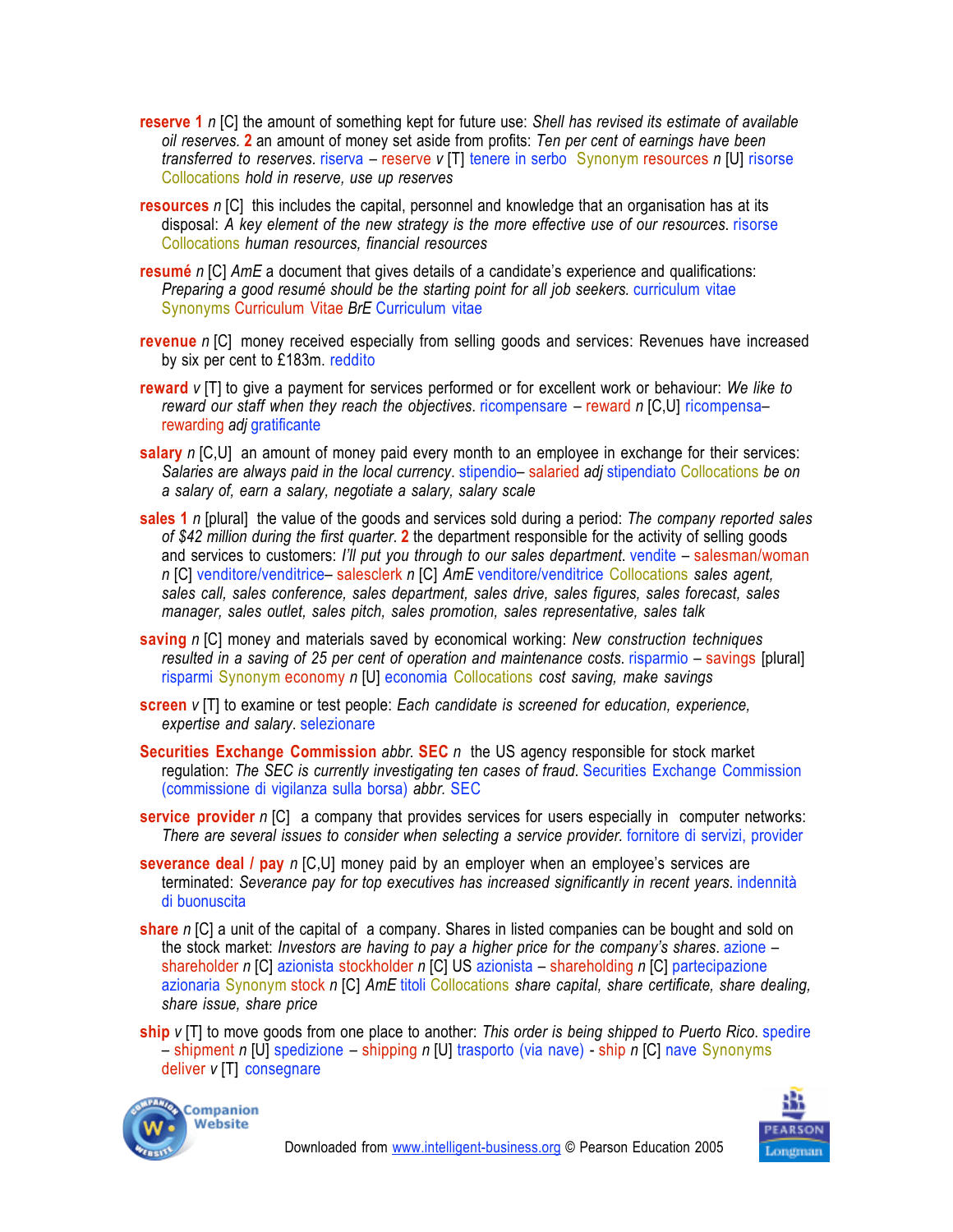**shortage** *n* [C] a lack or scarcity of something: *Silicon Valley is facing a shortage of skilled programmers*. carenza

- **staff 1** *n* [plural] the employees of an organisation: *The new manager will be joining the staff in November.* staff **2** *v* [I] to provide workers for an organisation: *Each of our centres is staffed by expert personnel.* Synonyms personnel *n* [U] personale employees *n* [C] dipendenti workers *n* [C] impiegati Collocations *staff morale, staff turnover*
- **stock option** *n* [C] an option given to executive employees allowing them to buy shares in the company at a favourable price: *Microsoft has announced that it plans to end stock options for employees*. opzione di sottoscrizione
- **strategy** *n* [C] a plan of action to enable a firm to compete: *As part of our new strategy we are developing closer links with our suppliers*. strategia – strategic *adj* strategico – strategically *adv* strategicamente Collocations *develop / revise a strategy, strategic alliance, strategic management, strategic planning, strategic business unit (SBU)*
- **subordinate** *n* [C] a person who works under a more senior member of staff: *I have six subordinates that report to me.* subalterno – subordinate *v* [T] subordinare
- **subsidy** *n* [C] money given by a government to certain producers to help them to produce without losing money: *World Bank economists are urging rich countries to cut subsidies to certain industries*. sovvenzione – subsidise *v* [T] sovvenzionare
- **supervise** *v* [T] to control the work of other people in order to make sure that it is properly done: *We need to supervise the trainees very closely.* supervisionare – supervision *n* [U] supervisione– supervisory *adj* di supervisione Synonym manage *v* [T] dirigere
- **supply chain** *n* [C] the interactions between the suppliers, manufacturers and distributors when making and selling a product: *Information technology has changed the dynamics of the supply chain* Collocations *supply chain management*. catena di fornitura
- **supply** *n* [U] the amount of goods or services available on a market at a certain time: *Improved production techniques will increase the supply of raw materials*. fornitura – supply *v* [T] fornire– supplier *n* [C] fornitore– supplies *n* [C] forniture, rifornimenti Collocations *order supplies, supply and demand, supply chain management, supply side, oversupply*
- **task** *n* [C] a piece of work that has to be done. Tasks are generally assigned to employees at the start of the week. incarico Synonym duty *n* [C] dovere Collocations *assign / delegate a task, taskbased, task-driven, task force*
- **taxpayer** *n* [C] any person or organisation that is liable to pay tax: *Taxpayers will pay more to subsidise the development of alternative energy sources.* contribuente
- **tender** *n* [C] a written offer by a supplier to provide goods or services at a certain price: *Your tender has been accepted at the agreed price*. offerta ufficiale – tender *v* [I,T] fare un'offerta
- **text messaging** *n* [U] a system which allows short text messages to be communicated by telephone: *Text messaging is far more popular than voice calls*. messaggeria di testo Synonyms SMS (Short Message Service) *n* [C] SMS
- **threat** *n* [C] a potential danger to the interests of a company: *Deregulation of the market is a real threat to established telecom operators.* minaccia– threaten *v* [T] minacciare– threatening *adj* minaccioso – threateningly *adv* minacciosamente